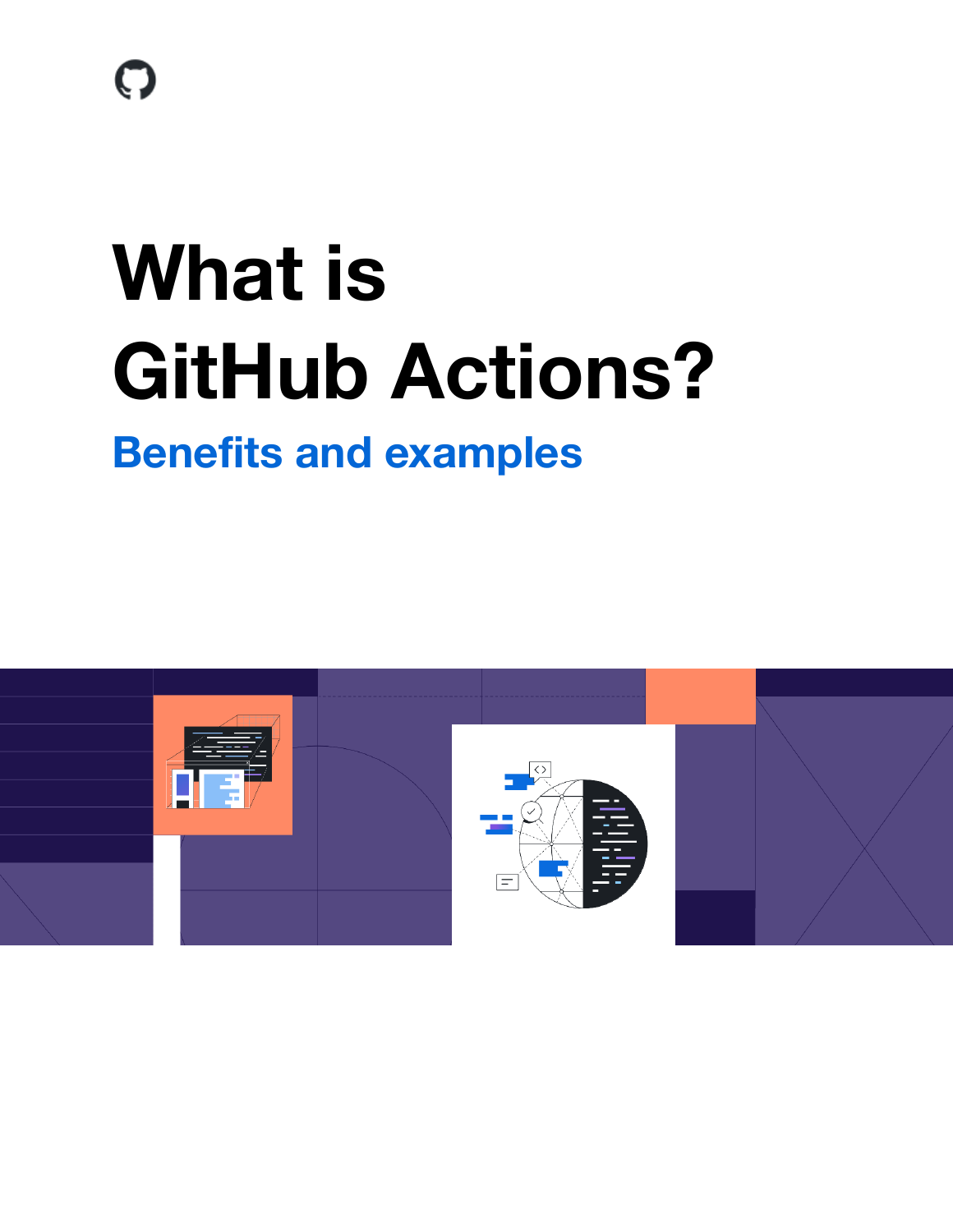**GitHub Actions gives developers the ability to automate their workflows across issues, pull requests, and more—plus native CI/CD functionality. Here's everything you need to know about Actions including its benefits, how it works, popular use cases, and more.**

In 2018, we launched GitHub Actions to help developers automate their workflows—all within GitHub.

Unlike other automation tools and features, GitHub Actions goes beyond the typical applications of testing, building, and deploying. Instead, it offers the flexibility to automate any webhook. It also brings [CI/CD](https://resources.github.com/ci-cd/?scid=7013o000002CceTAAS) (continuous [integration/continuous](https://resources.github.com/ci-cd/?scid=7013o000002CceTAAS) deployment) to the GitHub experience.

Below, we'll explain everything you need to know about GitHub Actions to get started with automating your workflows.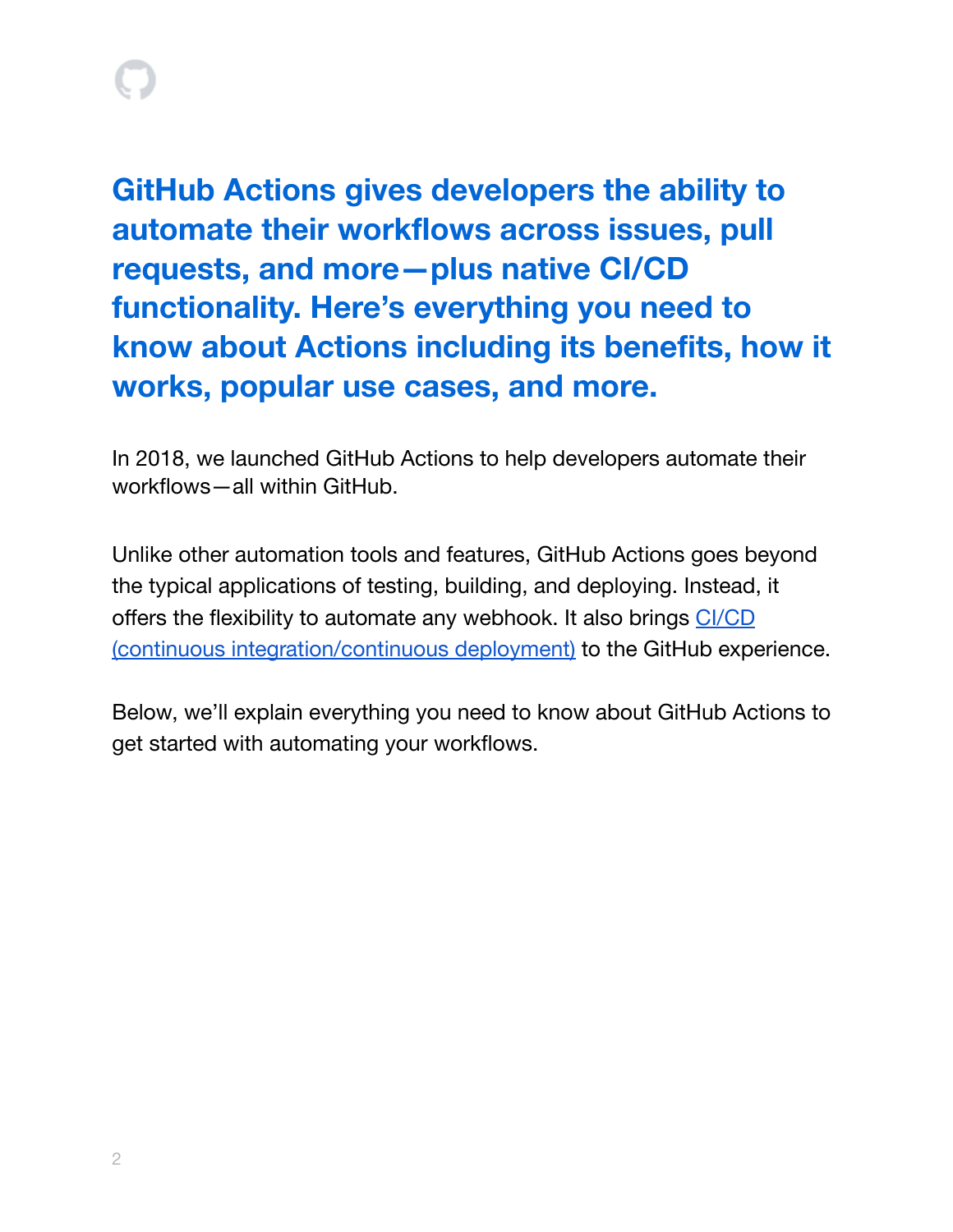# $\bigcirc$

### **What's inside**

| What is GitHub Actions? How does it work?                  | 4               |  |
|------------------------------------------------------------|-----------------|--|
| Is GitHub Actions a CI/CD tool?                            | 6               |  |
| What coding languages does GitHub Actions support?         | 7               |  |
| Who can use GitHub Actions?                                | 8               |  |
| What are GitHub Actions minutes?                           | 8               |  |
| GitHub Actions storage and minute tiers                    | 10 <sup>1</sup> |  |
| What can you do with GitHub Actions? Popular use cases and |                 |  |
| examples                                                   | 11              |  |
| <b>Additional resources</b>                                | 13              |  |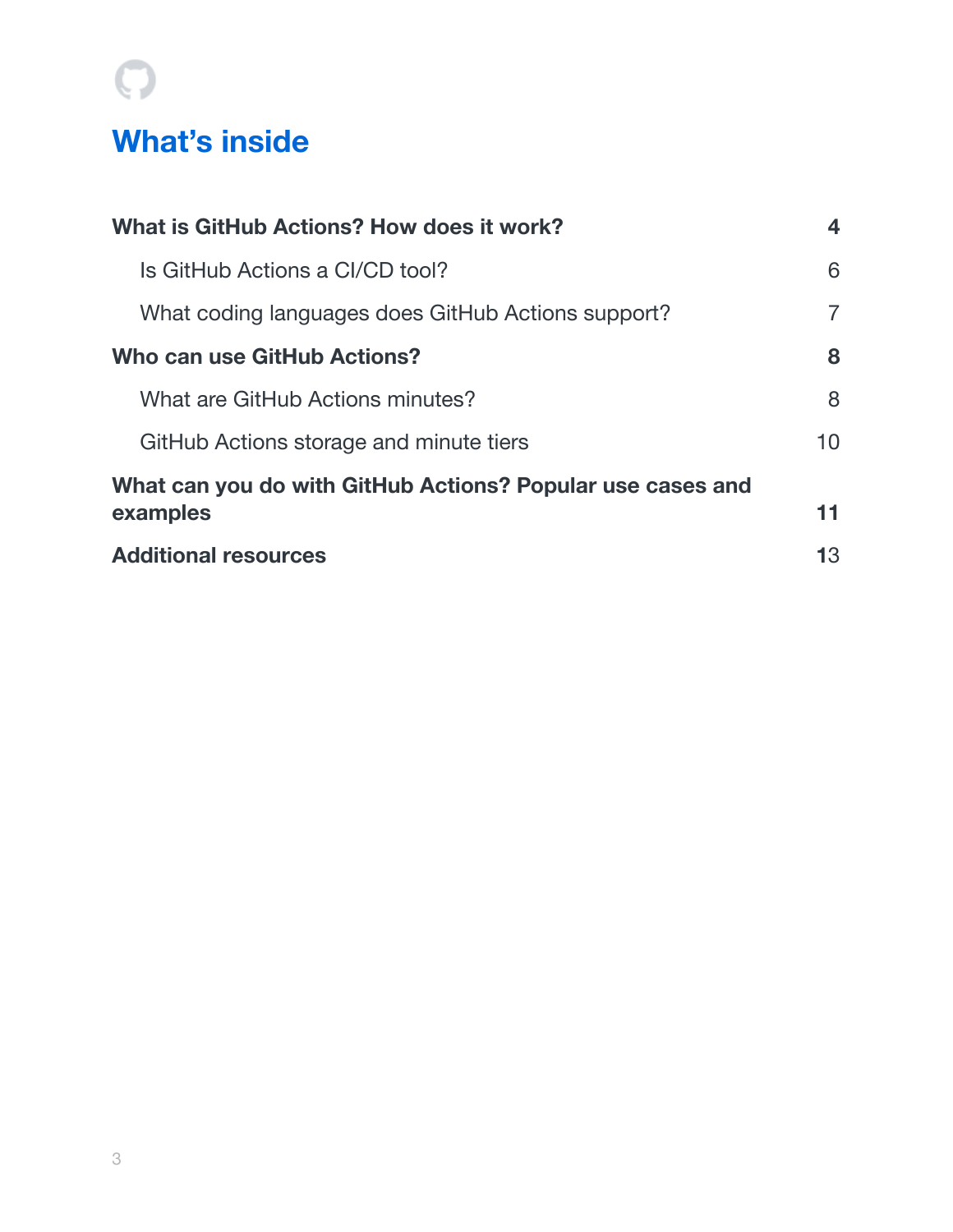# <span id="page-3-0"></span>**What is GitHub Actions? How does it work?**

At the most basic level, GitHub Actions brings automation directly into the software development lifecycle on GitHub via event-driven triggers. These triggers are specified events that can range from creating a pull request to building a new brand in a repository.

All GitHub Actions automations are handled via workflows, which are YAML files placed under the .github/workflows directory in a repository that define automated processes.



**An example workflow on GitHub Actions.**

Every workflow consists of several different core concepts. These include:

**● Events:** Events are defined triggers that kick off a workflow. They can be configured to look for one or more triggers and qualified as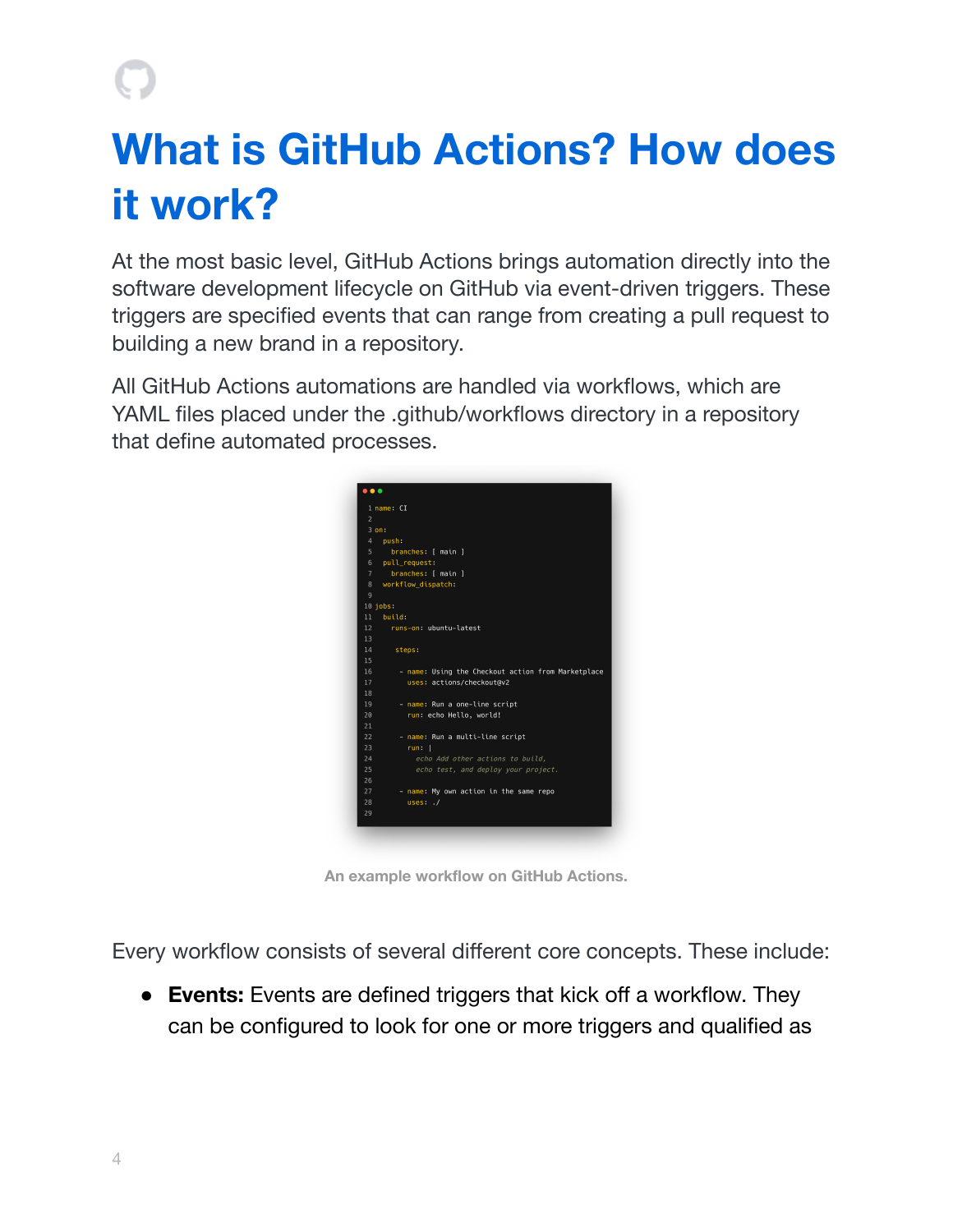

*[Learn more about what events can trigger a [workflow.](https://docs.github.com/en/actions/learn-github-actions/events-that-trigger-workflows?scid=7013o000002CceTAAS)]*

- **● Jobs:** Jobs are a set of steps that execute on the same runner. Each runs in its own VM and parallel to other jobs, unless otherwise specified.
- **● Steps:** Steps are individual tasks that run commands in a job. These can be an action or a shell command. All steps in a job execute on the same runner.
- **Actions:** An action is a command that's executed on a runner—and the core element of GitHub Actions, which is named after it.
- **● Runners:** A runner is a GitHub Actions server. It listens for available jobs, runs each in parallel, and reports back progress, logs and results. Each runner can be hosted by GitHub or self-hosted on a localized server. GitHub Hosted runners are based on Ubuntu Linux, Windows, and macOS.

### *[Learn more about the concepts that make up a GitHub Actions [workflow.\]](https://docs.github.com/en/actions/learn-github-actions/understanding-github-actions?scid=7013o000002CceTAAS)*

Taken together, these core concepts make workflows incredibly flexible—they can contain simple IFTTT-style (if this, then that) logic flows, or more complex use cases.

Workflows support a number of different automations ranging from pull requests and branch merging—plus, third-party integrations with your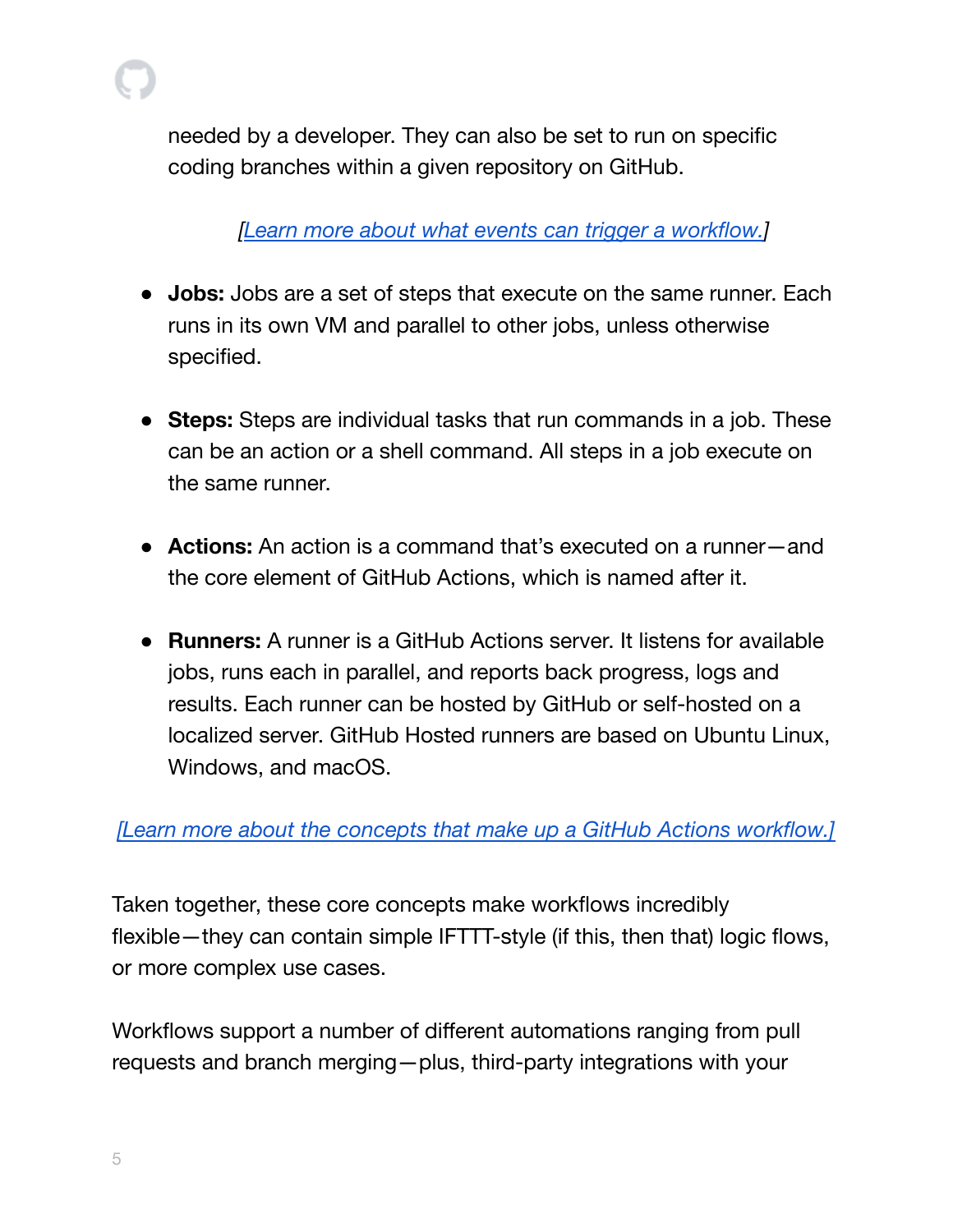preferred tools such as chat app notifications, testing suites, container management, and more via the GitHub Marketplace.

You can leverage automated workflows to build, test, and deploy code directly into a virtual machine or a Docker container. GitHub Actions also supports "matrix builds," which enables you to [simultaneously](https://docs.github.com/en/actions/learn-github-actions/managing-complex-workflows?scid=7013o000002CceTAAS#using-a-build-matrix) test builds across multiple [operating](https://docs.github.com/en/actions/learn-github-actions/managing-complex-workflows?scid=7013o000002CceTAAS#using-a-build-matrix) systems and runtime versions.

**Pro tip:** You can reuse [workflows](https://docs.github.com/en/actions/learn-github-actions/reusing-workflows?scid=7013o000002CceTAAS) in GitHub Actions—which in simple terms means you can put one workflow in another workflow. This makes it easier to avoid duplication and also leverage pre-existing workflows within new automations.

### <span id="page-5-0"></span>**Is GitHub Actions a CI/CD tool?**

GitHub Actions is a CI/CD tool for the GitHub flow. You can use it to integrate and deploy code changes to a third-party cloud application platform as well as test, track, and manage code changes. GitHub Actions also supports [third-party](https://docs.github.com/en/actions/automating-builds-and-tests/about-continuous-integration?scid=7013o000002CceTAAS) CI/CD tools, the container platform Docker, and other [automation](https://docs.github.com/en/actions/automating-builds-and-tests/about-continuous-integration?scid=7013o000002CceTAAS) platforms.

**Why having a GitHub-native CI/CD tool is helpful**: The most basic answer is simplicity—if you're already hosting a project on GitHub, you have a built-in CI/CD tool that works right alongside your code.

GitHub Actions is built by and for developers and is designed to make it easy to build a CI/CD pipeline without a dedicated DevOps engineer.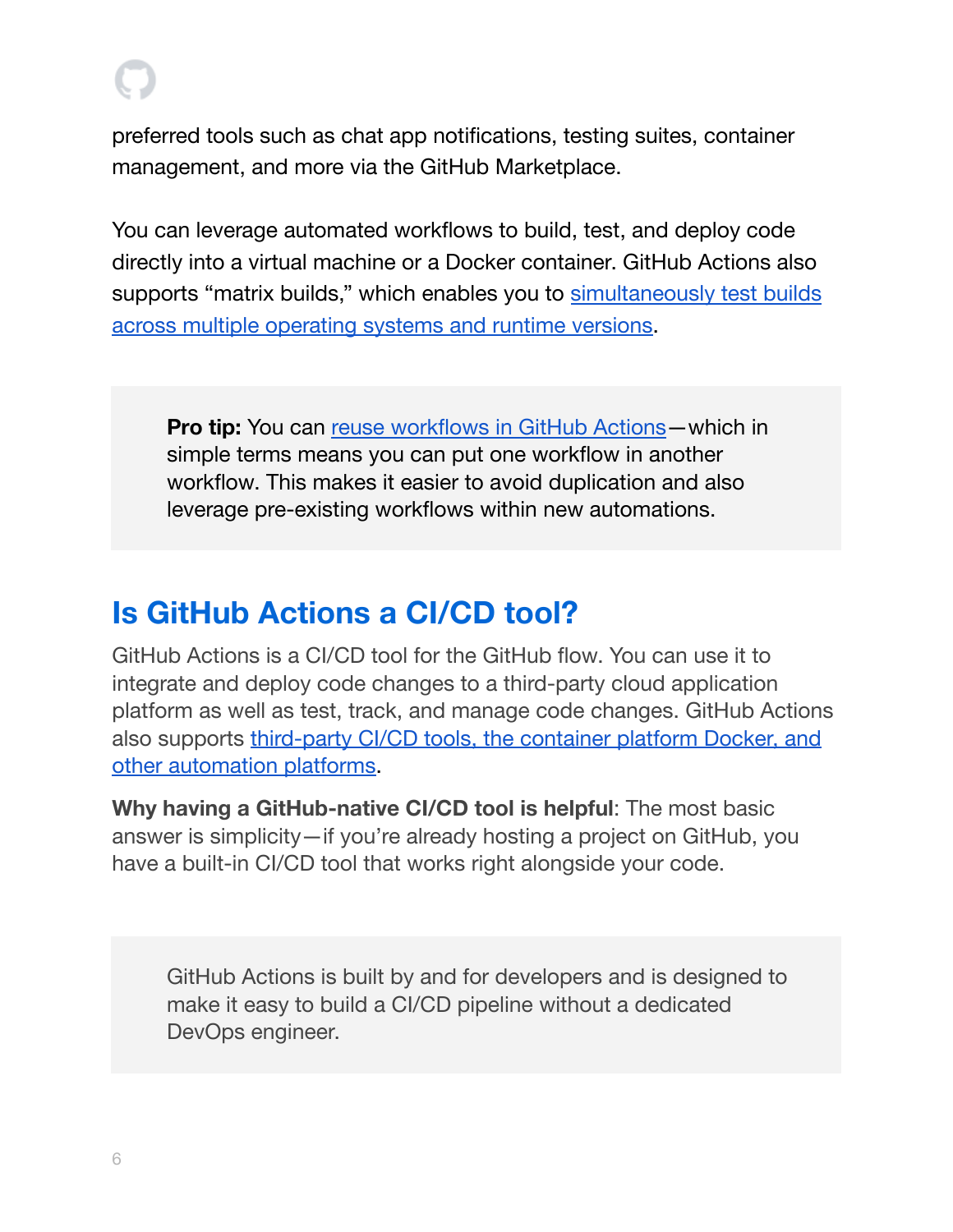CI/CD pipelines are typically complex and have a lot of tools that range from testing applications to integration tests to container platforms and application platforms, among other things. GitHub Actions simplifies the process with Node and Docker integrations and allows you to specify which version you want to use and then connect your code to a target environment and application platform.



### <span id="page-6-0"></span>**What coding languages does GitHub Actions support?**

The short answer: A lot. The long answer: Actions supports the core languages of C, C++, C#, Java, JavaScript, PHP, Python, Ruby, Scala, and TypeScript. This is by design with the intention of making GitHub Actions simple to use for any developer in their preferred coding language. You can also leverage QEMU to use any of your preferred languages with GitHub Actions.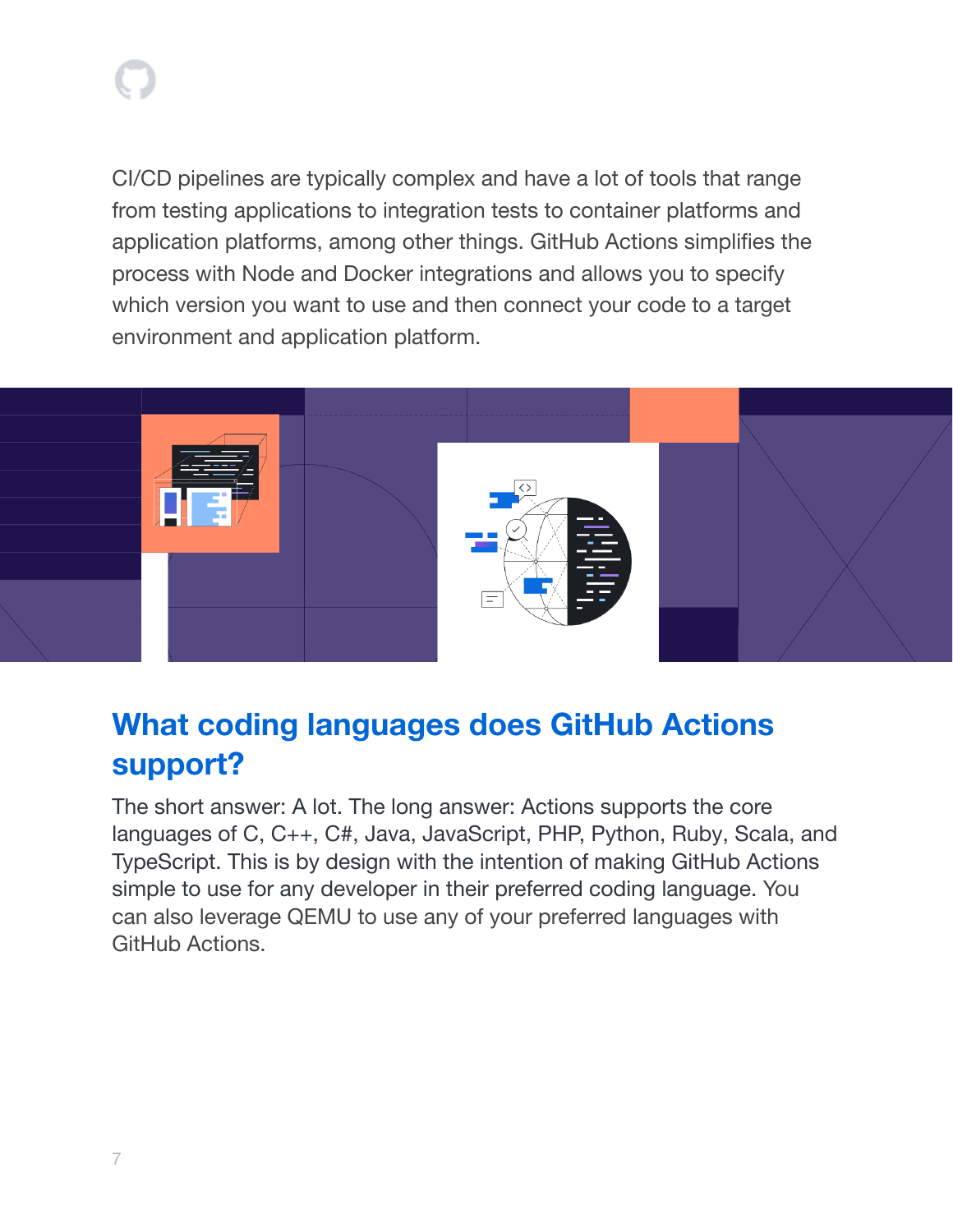# <span id="page-7-0"></span>**Who can use GitHub Actions?**

GitHub Actions is free and available for use on any public repository and self-hosted runner. If you use GitHub-hosted runners or Actions on a private repository, you can still test Actions with the standard Actions allocations before switching to a paid model.

By using the GitHub Free plan, you can store 500MB of workflows on a GitHub-hosted runner and execute 2,000 minutes worth of tasks per month for private repositories.

GitHub Actions is also included in GitHub Pro, GitHub Team, GitHub Enterprise Cloud, GitHub Enterprise Server and GitHub AE with more available storage and minutes by product tier.

**Pro tip:** GitHub Actions for enterprises are bundled with the standard enterprise package and include ready-to-use actions templates in addition to third-party actions— with configurable permissions to manage what enterprise users can do with Actions.

[Learn more about using GitHub Actions on [enterprise](https://docs.github.com/en/enterprise-server@2.22/admin/github-actions/managing-access-to-actions-from-githubcom/about-using-actions-in-your-enterprise?scid=7013o000002CceTAAS) accounts.]

### <span id="page-7-1"></span>**What are GitHub Actions minutes?**

Actions minutes is the time it takes to compute and execute specific automated tasks on GitHub-hosted runners, which host all workflow executions. If a specific job takes two minutes to execute, for example,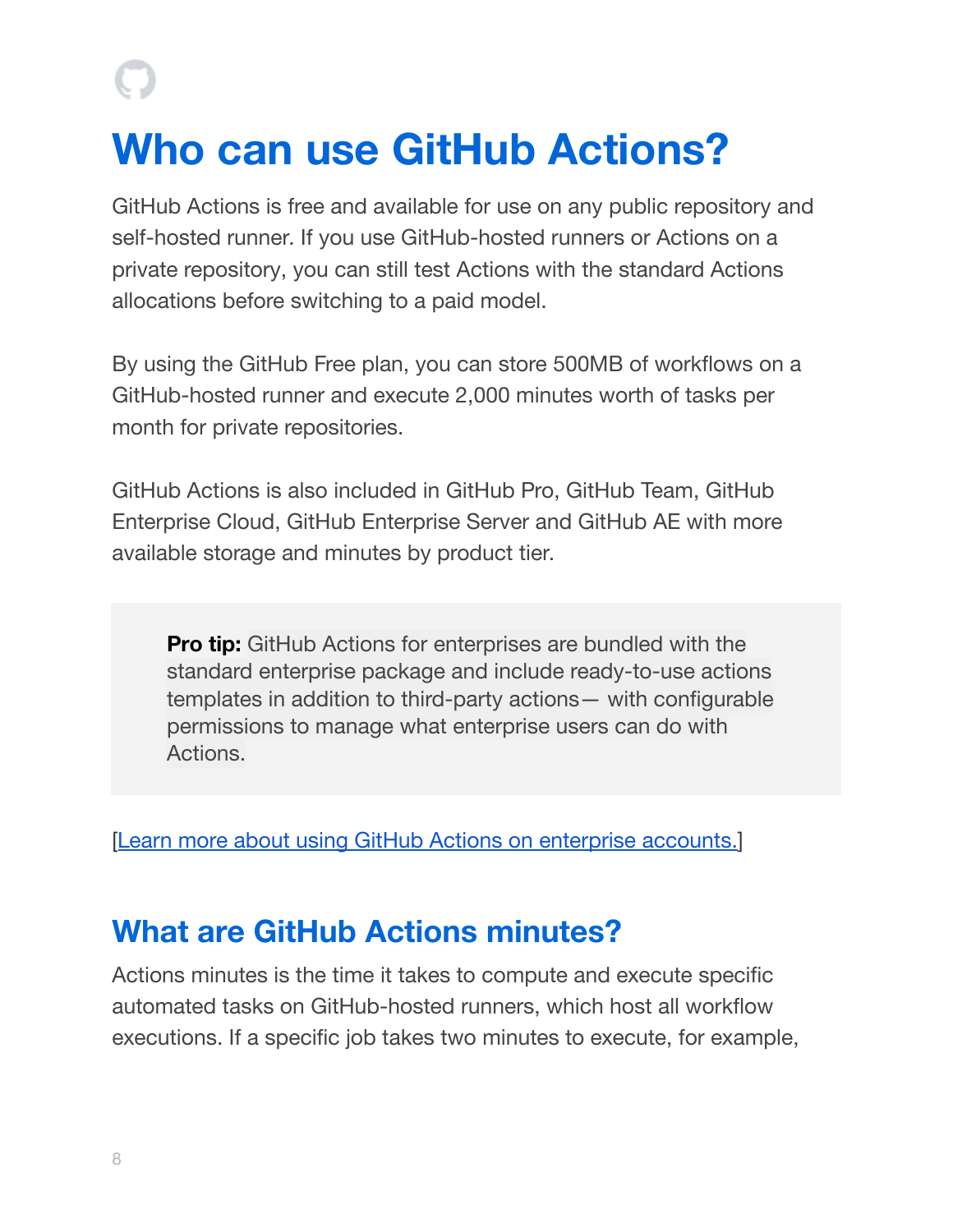that counts toward the total included minutes per month a developer has per their plan.

A GitHub Free account comes with 2,000 minutes a month that can be used on private repositories (developers have unlimited use of GitHub Actions on a public repository with a self-hosted runner).

The minutes it takes to execute a task are counted differently by what operating system (OS)—Ubuntu Linux, Windows, or macOS—a developer chooses for their GitHub-hosted runner.

While a developer's chosen OS doesn't impact the length of time it takes to run a workflow, it does impact how much each workflow counts against their minutes per month. This is called the **minute multiplier**.

Workflows executed on a Windows or macOS hosted GitHub runner consume minutes at 2 and 10 times the rate that jobs on Linux consume.

| <b>Operating system</b> | <b>Minute multiplier</b> |
|-------------------------|--------------------------|
| Linux                   |                          |
| <b>MacOS</b>            | 10                       |
| <b>Windows</b>          | $\overline{2}$           |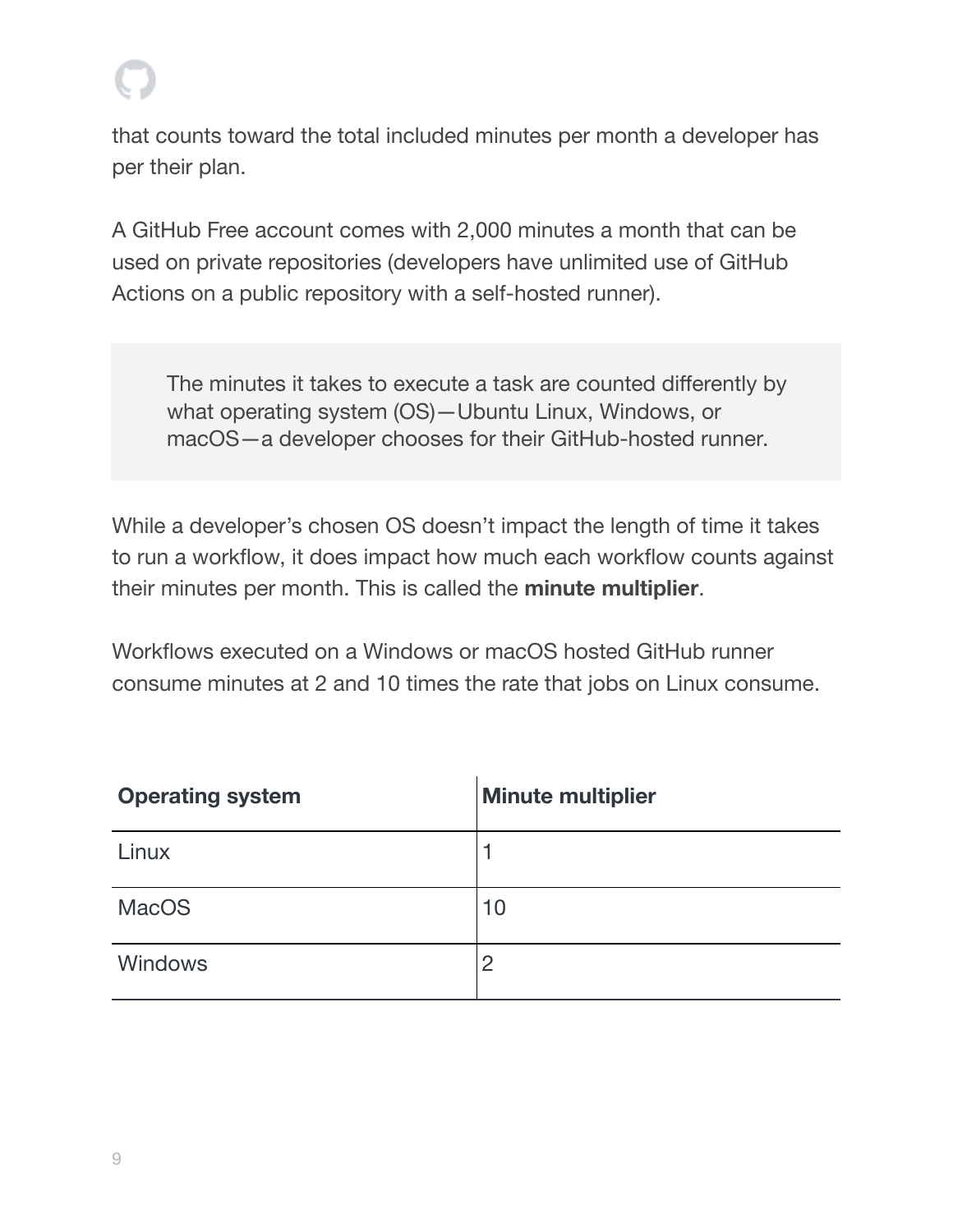### **GitHub Actions storage and minute tiers**

| <b>Product</b>                 | <b>Storage</b> | <b>Minutes per month</b> |
|--------------------------------|----------------|--------------------------|
| <b>GitHub Free</b>             | 500 MB         | 2,000                    |
| GitHub Pro                     | $1$ GB         | 3,000                    |
| GitHub Free for organizations  | 500 MB         | 2,000                    |
| GitHub Team                    | $2$ GB         | 3,000                    |
| <b>GitHub Enterprise Cloud</b> | 50 GB          | 50,000                   |

[Learn more about billing and pricing for GitHub [Actions](https://docs.github.com/en/billing/managing-billing-for-github-actions/about-billing-for-github-actions?scid=7013o000002CceTAAS) in our [documentation.\]](https://docs.github.com/en/billing/managing-billing-for-github-actions/about-billing-for-github-actions?scid=7013o000002CceTAAS)

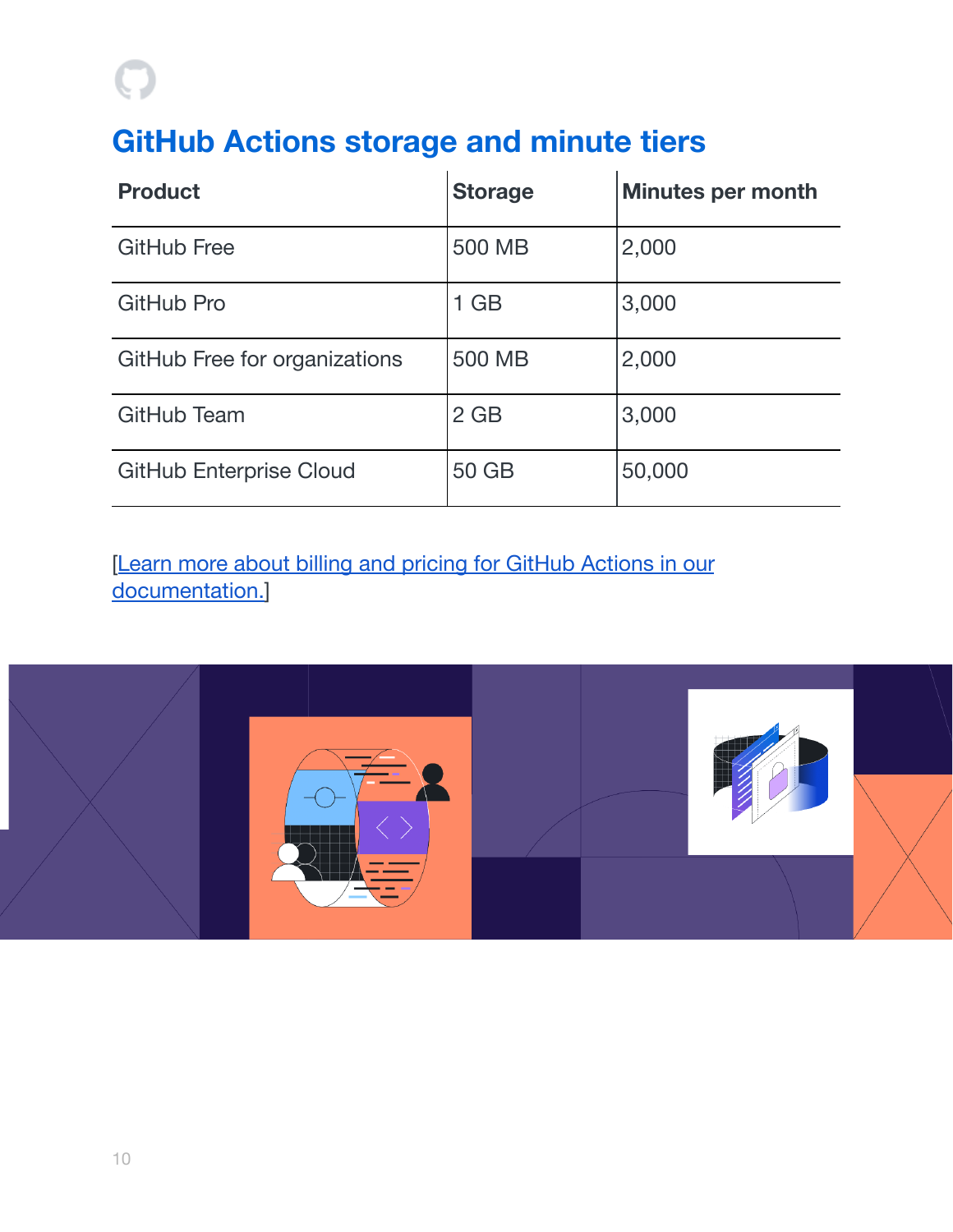# **What can you do with GitHub Actions? Popular use cases and examples**

<span id="page-10-0"></span>At a high level, GitHub Actions can automate any webhook on GitHub—and that makes it a powerful and flexible platform feature that's able to handle complex workflows and operations or do something as simple as send a Slack message to someone when a pull request is ready to review.

Some of the of the most common use cases for GitHub Actions include:

- **Build, test, and deploy within the GitHub flow**: Continuous Integration (CI) and continuous deployment (CD) (aka CI/CD) automations are typically the easiest way for someone to understand the full functionality of GitHub Actions. From automating tests to deploying code, Actions enables you to run CI/CD workflows in containers and virtual machines directly from your repository. You can also integrate your preferred tools third-party CI/CD tools directly into your repositories with Actions.
- **Automate repetitive tasks**: GitHub Actions can be used to automate an almost endless number of steps in the software development lifecycle. Whether it's the creation of a pull request, a new contributor joining your repository, a pull request being merged, or a web hook from a third-party application that is integrated with a given repository, you can introduce an automated response including sorting an issue, or assigning a reviewer to a pull request.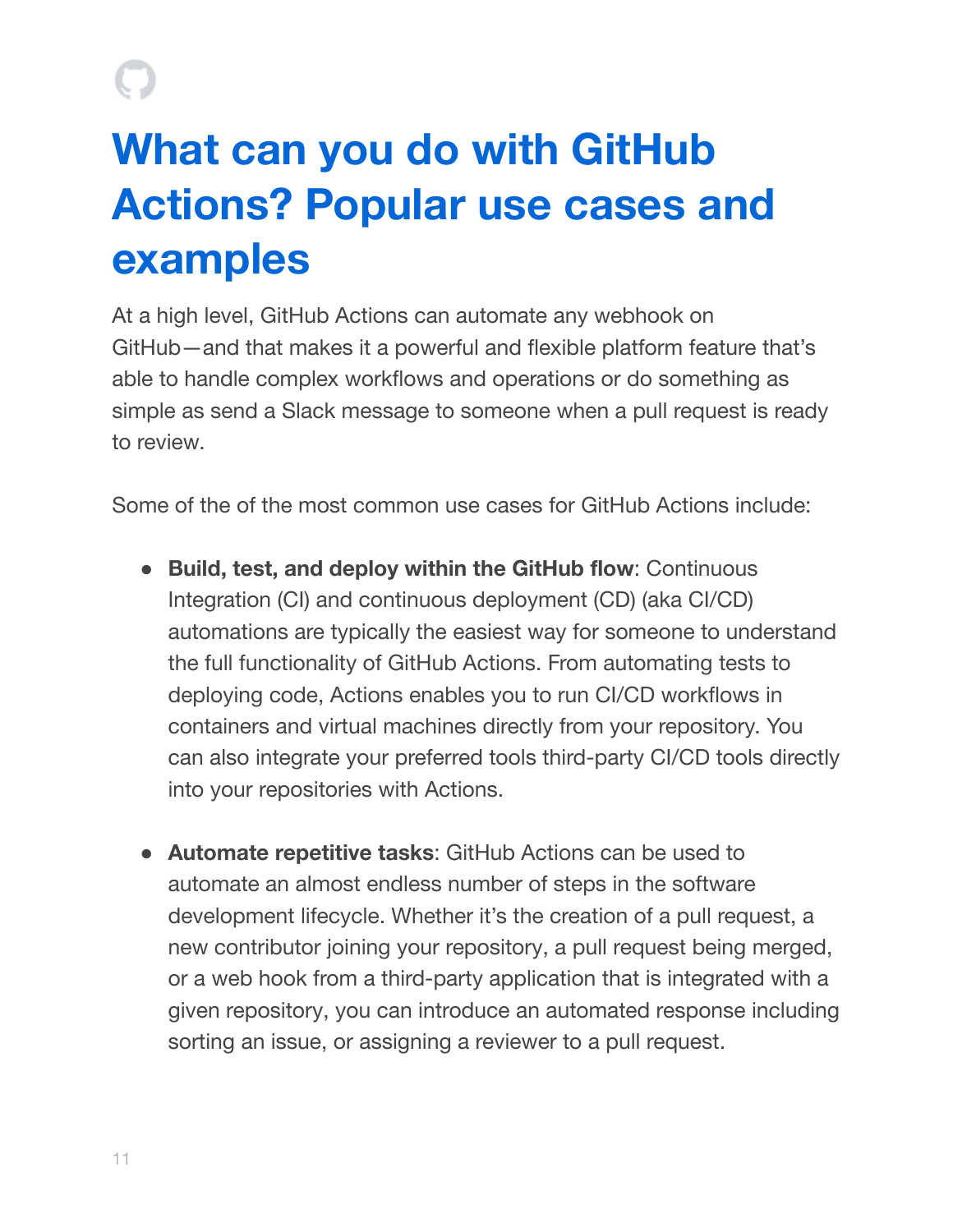- **Manage users easily at scale:** Maintainers often use GitHub Actions to set organization rules including assigning developer permissions, notifying reviewers of new pull requests, and more. This makes it easier to manage a repository and all of the contributors in a given project.
- **Easily add preferred tools and services to your project:** From testing tools to CI/CD platforms, container management platforms to issue tracking platforms and chat applications, GitHub Actions gives you the ability to connect and integrate your preferred third-party tools and services directly into your repository. This is designed to make it simpler to manage typical workflows and build, test, and deploy code all within the GitHub flow.
- **● Quickly review & test code on GitHub:** GitHub Actions lets you integrate any number of third-party testing tools directly into your workflow in your repo—at any step. Moreover, GitHub Actions enables multi-container testing and "matrix builds," which lets you run multiple tests on Linux, Windows, and macOS at the same time.
- **● Keep track of your projects:** You can use GitHub Actions to monitor application builds, measure performance, track errors and more via integrations with third-party tools. GitHub Actions also produces live [logs,](https://docs.github.com/en/actions/monitoring-and-troubleshooting-workflows/using-workflow-run-logs?scid=7013o000002CceTAAS) which lets you watch your workflows run in real time. Live logs also give you the ability to copy a link from a failed step to identify and solve potential issues (they [support](https://twitter.com/iamdevloper/status/1153988021085016064) color and [emojis,](https://twitter.com/iamdevloper/status/1153988021085016064) too).